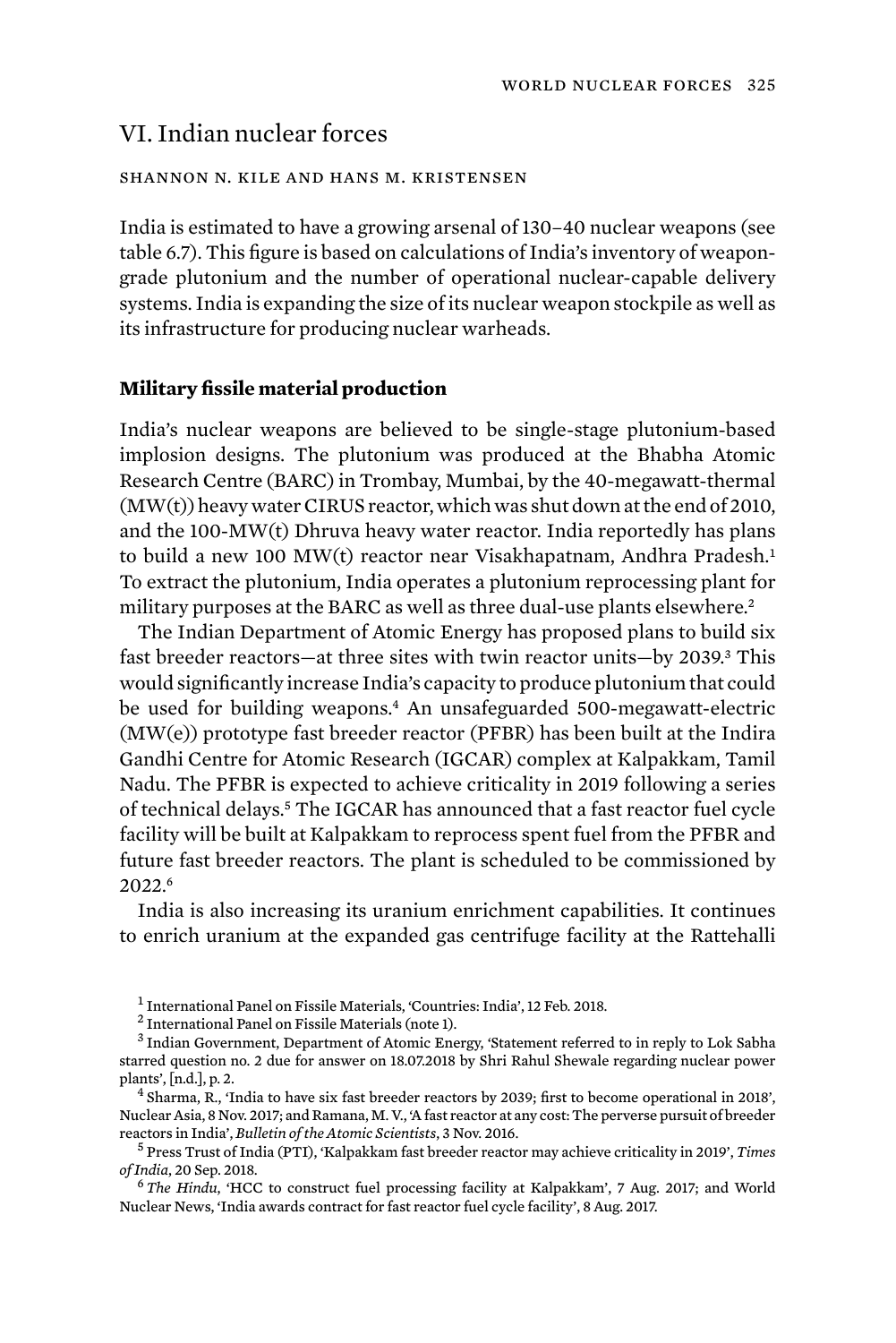| Type                          | Launchers       | Year first | Range    | Warheads               | No. of                |
|-------------------------------|-----------------|------------|----------|------------------------|-----------------------|
| (US/Indian designation)       | deployed        | deployed   | $(km)^a$ | $x$ yield <sup>b</sup> | warheads <sup>c</sup> |
| Aircraft <sup>d</sup>         | 48              |            |          |                        | 48                    |
| Mirage 2000H                  | 32              | 1985       | 1850     | 1 x bomb               | 32                    |
| Jaguar IS                     | 16              | 1981       | 1600     | 1 x bomb               | 16                    |
| Land-based ballistic missiles | 60              |            |          |                        | 60                    |
| Prithvi-II                    | 24              | 2003       | 250      | $1 \times 12$ kt       | 24                    |
| Agni-I                        | 20              | 2007       | >700     | 1 x 10-40 kt           | 20                    |
| Agni-II                       | 8               | 2011       | >2 0 0 0 | $1x10 - 40kt$          | 8                     |
| Agni-III                      | 8               | (2014)     | >3 2 0 0 | 1 x 10-40 kt           | 8                     |
| Agni-IV                       | 0               | (2018)     | >3500    | 1 x 10-40 kt           | $\Omega$              |
| Agni-V                        | $\bf{0}$        | (2020)     | >5200    | 1 x 10-40 kt           | $\Omega$              |
| Sea-based ballistic missiles  | 14              |            |          |                        | 16                    |
| Dhanush                       | $\overline{c}$  | (2013)     | 350      | $1 \times 12$ kt       | $4^e$                 |
| K-15 $(B05)^f$                | 12 <sup>g</sup> | 2018       | 700      | $1 \times 12$ kt       | 12                    |
| $K-4$                         | $(4)^h$         | . .        | 3000     | 1 x 10-40 kt           | $\Omega$              |
| Cruise missiles               | . .             | . .        | . .      | . .                    | . .                   |
| Nirbhay ALCM <sup>1</sup>     | . .             | . .        | ( > 700) | $\ddot{\phantom{0}}$   | . .                   |
| Total                         |                 |            |          |                        | $130 - 140'$          |
|                               |                 |            |          |                        |                       |

**Table 6.7.** Indian nuclear forces, January 2019

. . = not available or not applicable; ( ) = uncertain figure; ALCM = air-launched cruise missile; kt = kiloton.

*<sup>a</sup>* Aircraft range is for illustrative purposes only; actual mission range will vary according to flight profile and weapon loading. Missile payloads may have to be reduced in order to achieve maximum range.

*<sup>b</sup>* The yields of India's nuclear warheads are not known. The 1998 nuclear tests demonstrated yields of up to 12 kt. Since then it is possible that boosted warheads have been introduced with a higher yield, perhaps up to 40 kt. There is no open-source evidence that India has developed two-stage thermonuclear warheads.

*<sup>c</sup>* Aircraft and several missile types are dual-capable. Cruise missile launchers carry more than 1 missile. This estimate counts an average of 1 warhead per launcher. Warheads are not deployed on launchers but kept in separate storage facilities. All estimates are approximate.

*<sup>d</sup>* Other fighter-bombers that could potentially have a secondary nuclear role include the Su-30MKI.

*<sup>e</sup>* Each Dhanush-equipped ship is thought to have possibly 1 reload.

*<sup>f</sup>* Some sources have referred to the K-15 missile as Sagarika, which was the name of the missile development project.

*<sup>g</sup>* India's 2 nuclear-powered ballistic missile submarines (SSBNs)—*INS Arihant* and *INS Arighat*—each have 4 missile tubes, each of which can carry 3 K-15 submarine-launched ballistic missiles (SLBMs) for a total of 12 missiles per SSBN. The *Arihant* might have a limited operational capability; the *Arighat* is fitting out.

*<sup>h</sup>* Each missile tube will be able to carry 1 K-4 SLBM once it becomes operational.

*<sup>i</sup>* There are unconfirmed reports that the Nirbhay might be nuclear-capable.

*<sup>j</sup>* In addition to the warheads assigned to operational forces, India is thought to have a number of warheads in production to give a total estimated stockpile of 130–140 warheads.

*Sources*: Indian Ministry of Defence, annual reports and press releases; International Institute for Strategic Studies, *The Military Balance 2018* (Routledge: London, 2018); US Air Force, National Air and Space Intelligence Center (NASIC), *Ballistic and Cruise Missile Threat* (NASIC: Wright-Patterson Air Force Base, OH, July 2017); Indian news media reports; 'Nuclear notebook', *Bulletin of the Atomic Scientists*, various issues; and authors' estimates.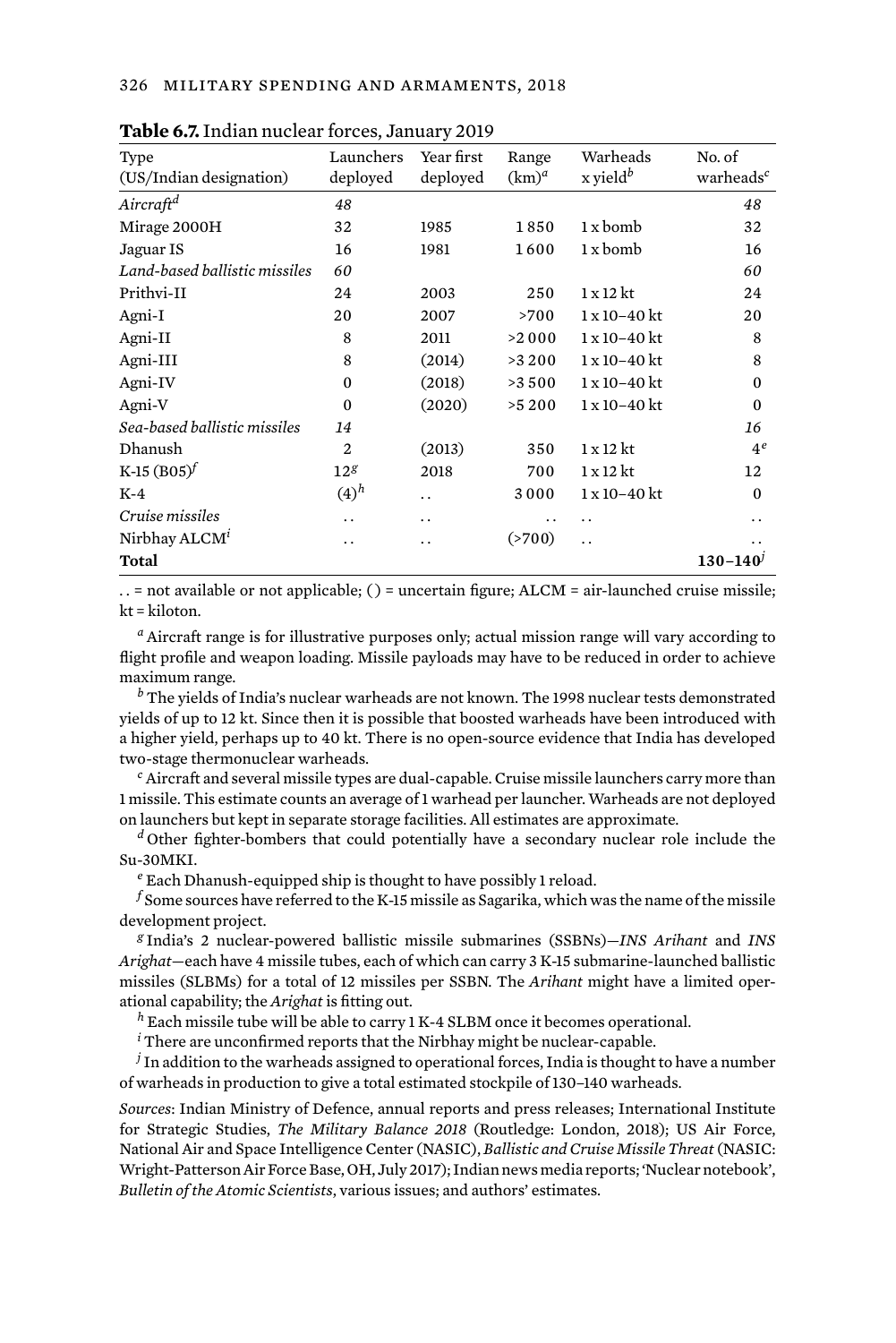Rare Materials Plant (RMP) near Mysore, Karnataka, to produce highly enriched uranium (HEU) for use as naval reactor fuel.<sup>7</sup> India is building a new industrial-scale centrifuge enrichment plant, the Special Material Enrichment Facility (SMEF), near Challakere, Karnataka. This will be a dual-use facility that produces HEU for both military and civilian purposes.<sup>8</sup> India's expanding centrifuge enrichment capacity is motivated by plans to build new naval propulsion reactors. However, the HEU produced at the plants could also hypothetically be used to manufacture thermonuclear or boosted-fission nuclear weapons.<sup>9</sup>

## **Aircraft**

Aircraft constitute the most mature component of India's nuclear strike capabilities. The Indian Air Force has reportedly certified the Mirage 2000H multi-role combat aircraft for delivery of nuclear gravity bombs.10 It is widely speculated that the Indian Air Force's Jaguar IS fighter-bomber may also have a nuclear delivery role.<sup>11</sup>

### **Land-based missiles**

Under its Integrated Guided Missile Development Programme, which began in 1983, India's Defence Research and Development Organization (DRDO) has developed two families of nuclear-capable, land-based ballistic missiles: the Prithvi family (although only the Prithvi-II is thought to be nuclearcapable), consisting of three types of road-mobile, short-range missiles; and the Agni family of longer-range, solid-fuelled ballistic missiles. The latter are designed to provide a quick-reaction nuclear capability and have taken over much of the Prithvi's nuclear delivery role.

The Agni-I is a single-stage, road-mobile missile that has a range of 700 kilometres. The nuclear-capable missile was inducted into service in 2004 with the Indian Army under the Strategic Forces Command (SFC), which is the body responsible for managing and exercising operational command and

 $^7$  International Panel on Fissile Materials (note 1); and Naval Technology, 'India builds reactors to power nuclear submarines', 8 Sep. 2010.

<sup>&</sup>lt;sup>8</sup> Albright, D. and Kelleher-Vergantini, S., *India's Stocks of Civil and Military Plutonium and Highly Enriched Uranium, End 2014* (Institute for Science and International Security: Washington, DC, 2 Nov. 2015).<br><sup>9</sup> Levy, A., 'India is building a top-secret nuclear city to produce thermonuclear weapons, experts

say', *Foreign Policy*, 16 Dec. 2015.<br><sup>10</sup> Kampani, G., 'New Delhi's long nuclear journey: How secrecy and institutional roadblocks delayed India's weaponization', *International Security*, vol. 38, no. 4 (spring 2014), pp

<sup>&</sup>lt;sup>11</sup> Cohen, S. and Dasgupta, S., Arming Without Aiming: India's Military Modernization (Brookings Institution Press: Washington, DC, 2010), pp. 77–78; and India Defence Update, 'SEPECAT Jaguar is India's only tactical nuclear carrying and ground attack aircraft', 13 Dec. 2016.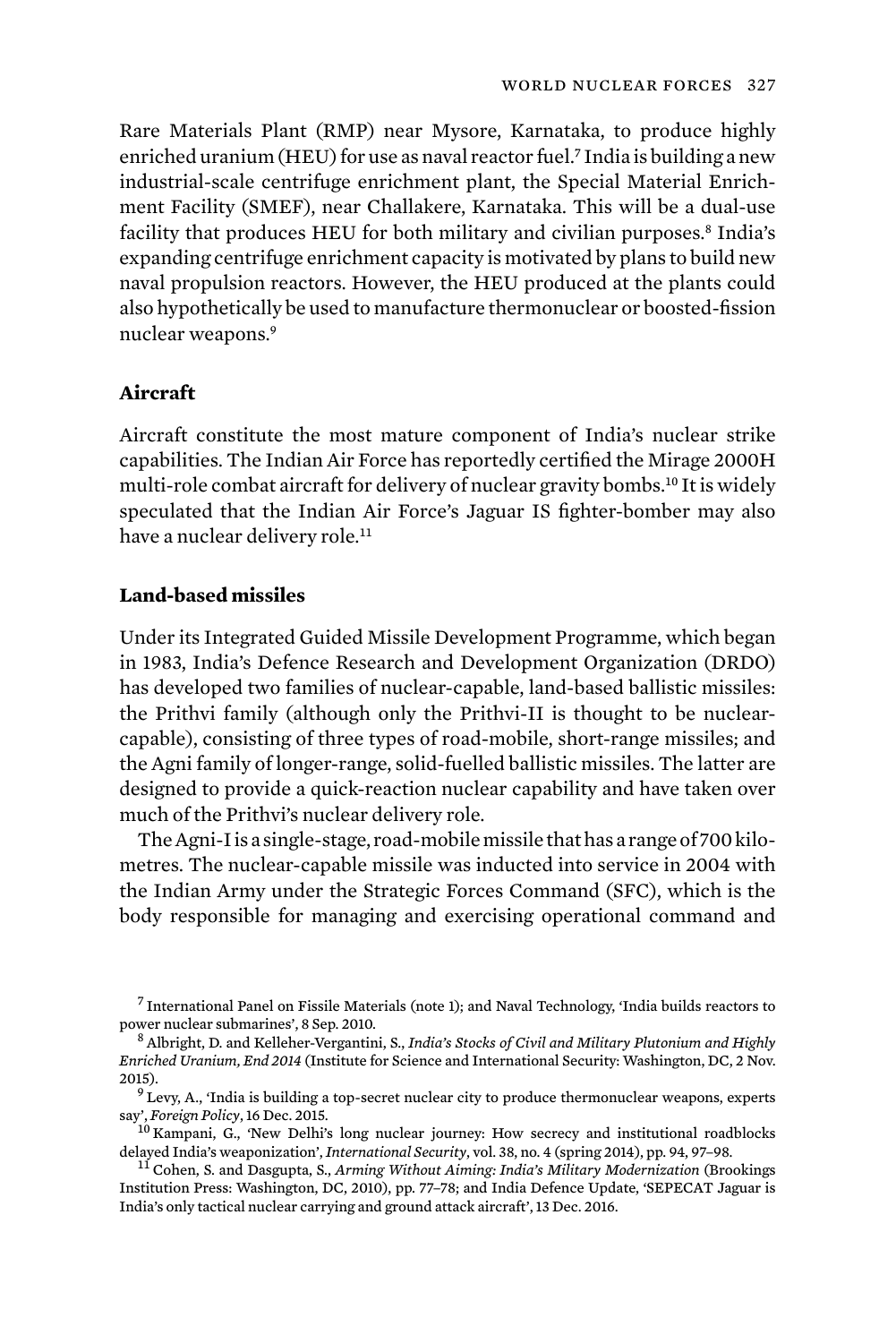control over India's nuclear weapons. It was test-fired twice in 2018—on 6 February and 30 October—as part of user trials by the SFC.<sup>12</sup>

The Agni-II is a two-stage, solid-fuelled rail-mobile ballistic missile that can deliver a 1000-kilogram payload to a range exceeding 2000 km. The Agni-II appears to have been plagued by technical problems; according to an estimate from 2017 by the United States Air Force National Intelligence and Space Center (NASIC), fewer than 10 launchers have been deployed.13 On 20 February 2018 an Agni-II was successfully test launched as part of a user trial by the SFC.14 The previous test, in May 2017, had been aborted shortly after the launch of the missile.<sup>15</sup>

The Agni-III is a two-stage, rail-mobile missile with a range exceeding 3200 km. It was inducted into service with the SFC in 2011 and was most recently flight tested on 27 April 2017.<sup>16</sup>

India is developing two longer-range ballistic missiles, the Agni-IV and the Agni-V, which would give it the capability to strike targets throughout China for the first time. The two-stage, road- and rail-mobile Agni-IV missile has a range of over 3500 km. Agni-IV missiles were test launched as part of user trials by the SFC on 2 January 2018 and 23 December 2018; the test in December was the seventh test of the Agni-IV.<sup>17</sup>

The DRDO has prioritized the development of the three-stage, roadmobile Agni-V missile with a range in excess of 5000 km. Unlike the other Agni missiles, the Agni-V is designed to be stored in and launched from a new mobile canister system, an arrangement that, among other things, increases operational readiness by reducing the time required to place the missiles on alert in a crisis.18 During 2018, Agni-V missiles were successfully flight tested three times: on 18 January, 3 June and 10 December.19 The missiles were launched from sealed canisters mounted on trucks located at the Integrated Test Range complex on Abdul Kalam Island (formerly Wheeler Island). The

<sup>12</sup> Taneja, R., 'India successfully test-fires nuclear capable ballistic Agni-1 missile: 10 facts', NDTV, 6 Feb. 2018; and Press Trust of India (PTI), 'Successful night trial of Agni-1 ballistic missile', *Times of India*, 30 Oct. 2018. <sup>13</sup> US Air Force, National Air and Space Intelligence Center (NASIC), *Ballistic and Cruise Missile* 

*Threat* (NASIC: Wright-Patterson Air Force Base, OH, July 2017), p. 25. <sup>14</sup> Press Trust of India (PTI), 'India test fires medium-range nuclear capable Agni-II missile', *The* 

Hindu, 20 Feb. 2018.<br><sup>15</sup> Pandit, R., 'Trial of Agni-II ballistic missile fails: Sources', *Times of India*, 4 May 2017.<br><sup>16</sup> New *Indian Express*, 'India successfully test fires nuclear capable Agni-III missile off Odisha

coast', 27 Apr. 2017. <sup>17</sup> Press Trust of India (PTI), 'Nuclear-capable Agni-IV missile successfully test-fired', *Economic* 

*Times*, 23 Dec. 2018.<br><sup>18</sup> Aroor, S., 'New chief of India's military research complex reveals brave new mandate', *India* 

*Today*, 13 July 2013. <sup>19</sup> Gady, F. S., 'India test fires Agni-V nuclear-capable ICBM', The Diplomat, 10 Dec. 2018.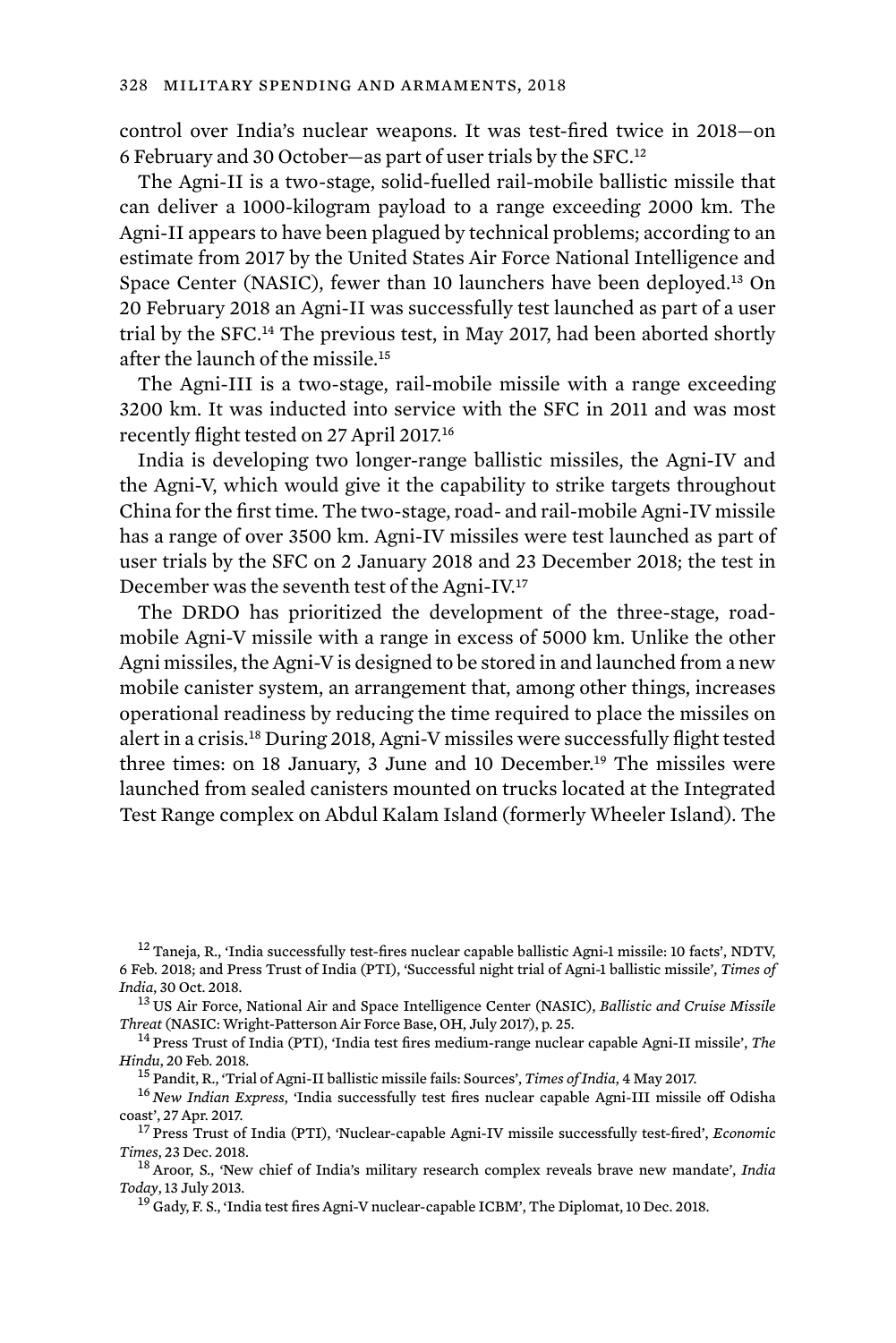test launch in December marked the seventh consecutive successful trial of the Agni-V since 2012 and the final test before its induction into service. 20

India is pursuing a technology development programme for multiple independently targetable re-entry vehicles (MIRVs). However, there have been conflicting views among defence planners and officials about how to proceed with the programme, in particular, about whether MIRVs should be initially deployed on the Agni-V or on the longer-range Agni-VI, which will have a heavier payload capacity.<sup>21</sup> The Agni-VI is currently under development.<sup>22</sup>

#### **Sea-based missiles**

India continues to develop the naval component of its triad of nuclear forces in pursuit of an assured second-strike capability. It is building a fleet of four to six nuclear-powered ballistic missile submarines (SSBNs) as part of its four-decade-old Advanced Technology Vessel project.<sup>23</sup>

India's first indigenously built SSBN, the *INS Arihant*, was launched in 2009 and formally commissioned in 2016.24 The boat suffered significant flood damage in 2017 and was out of commission for most of the year and part of 2018.25 In November 2018 the Indian Government announced that the *Arihant* had completed its first 'deterrence patrol'.26 However, it is doubtful that the submarine's missiles carried nuclear warheads during the patrol.<sup>27</sup> A second SSBN, the *INS Arighat*, was launched in November 2017 and is fitting out at the naval base near Visakhapatnam.<sup>28</sup> Construction work has reportedly begun on a third and fourth submarine, with expected launch dates in 2020 and 2022, respectively.<sup>29</sup>

<sup>20</sup> Rout, H. K., 'Successful test of Agni-V leads way to induction in Indian Army', *New Indian Express*, 11 Dec. 2018. 2018. 21 Basrur, R. and Sankaran, J., 'India's slow and unstoppable move to MIRV', eds M. Krepon,

T. Wheeler and S. Mason, *The Lure and Pitfalls of MIRVs: From the First to the Second Nuclear Age*

<sup>22</sup> Indian Defence Update, 'The Agni-6: The Indian ICBM', 18 June 2017.<br><sup>23</sup> Davenport, K., 'Indian submarine completes first patrol', *Arms Control Today*, Dec. 2018; and<br>Naval Technology, 'Arihant class submarine', [n.

<sup>24</sup> Dinakar, P., Now, India has a nuclear triad', *The Hindu*, 18 Oct. 2016.<br><sup>25</sup> Peri, D. and Joseph, J., 'INS Arihant left crippled after "accident" 10 months ago', *The Hindu*, 8 Jan. 2018. <sup>26</sup> Indian Government, Prime Minister's Office, Press Information Bureau, 'Prime Minister

felicitates crew of INS Arihant on completion of Nuclear Triad', 5 Nov. 2018; and Davenport (note 23).<br><sup>27</sup> Joshi, Y., 'Angels and dangles: Arihant and the dilemma of India's undersea nuclear weapons', War<br>on the Rocks. 1

<sup>28</sup> Unnithan, S., 'A peek into India's top secret and costliest defence project, nuclear submarines', *India Today*, 10 Dec. 2017. The submarine was originally assumed to be named *INS Aridhaman*, but when launched it was named *INS Arighat*. <sup>29</sup> Unnithan (note 28).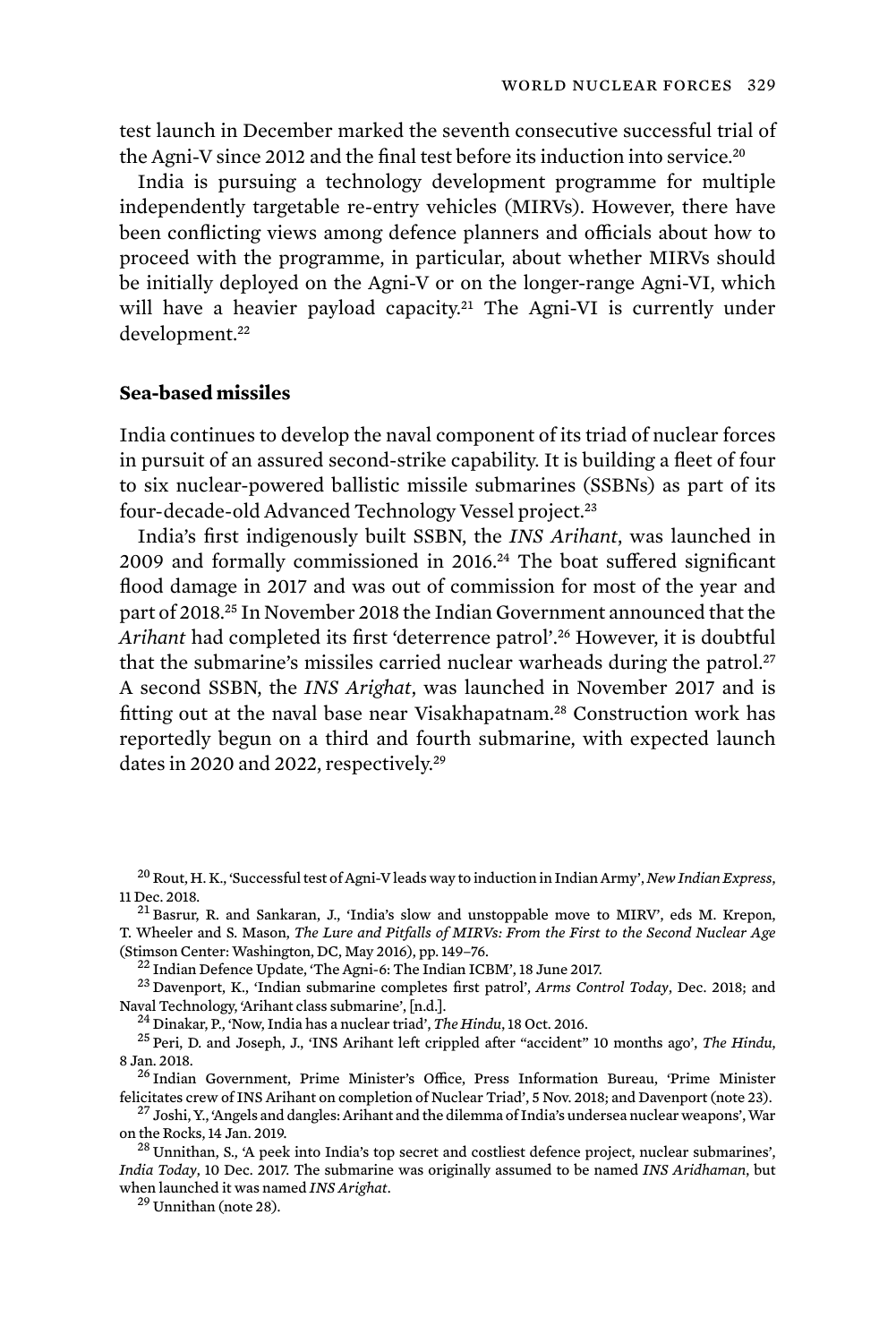The *Arihant* is equipped with a four-tube vertical launch system and can carry up to 12 two-stage, 700-km range K-15 (also known as B05) submarinelaunched ballistic missiles (SLBMs). Some reports claimed that the *Arighat*  would be equipped with twice as many tubes as the *Arihant*, but satellite imagery has shown that the two submarines are the same size.<sup>30</sup> On 11–12 August 2018 three K-15 missiles were test launched over two consecutive days from the submerged *Arihant* during a user trial off the Visakhapatnam coast.<sup>31</sup>

The DRDO is developing a two-stage, 3500-km range SLBM, known as the K-4, which will eventually replace the K-15.<sup>32</sup> On 17 December 2017 the test launch of a K-4 missile from an underwater pontoon in the Bay of Bengal was said to have failed. Indian officials did not release information on the cause of the failure.<sup>33</sup> The missile had previously been tested four times. The DRDO is currently developing a K-5 SLBM, which is expected to have a range in excess of 5000 km, and it has announced plans to develop a longer-range K-6 SLBM.<sup>34</sup>

The nuclear-capable Dhanush missile is a naval version of the Prithvi-II that is launched from a surface ship. It can reportedly carry a 500-kg warhead to a maximum range of 350 km and is designed to be able to hit both sea- and shore-based targets. On 23 February 2018 a Dhanush missile was successfully test-fired from a ship in the Bay of Bengal as part of a user trial by the SFC. The most recent test before that was in April 2015.<sup>35</sup> The Dhanush has been inducted into service with the Indian Navy and is deployed on two Sukanya class coastal patrol ships.<sup>36</sup>

### **Cruise missiles**

The DRDO has been developing a long-range subsonic cruise missile since 2004. Known as the Nirbhay, it has a range exceeding 1000 km and is believed to have air-, ground- and sea-launched versions. Development of the missile has been delayed by technical problems with its flight control software and

<sup>30</sup> Gady, F. S., 'India launches second ballistic missile sub', The Diplomat, 13 Dec. 2017; and Kristensen, H. K., 'India's second SSBN only has four missile tubes', FAS Strategic Security Blog,<br>Federation of American Scientists, 22 Feb. 2019.

 $31$  Rout, H. K., 'Nuke-capable submarine-launched missile operationalised, India in select triad club', *New Indian Express*, 19 Aug. 2018. <sup>32</sup> Jha, S., 'India's undersea deterrent', The Diplomat, 30 Mar. 2016; and US Air Force, National Air

and Space Intelligence Center (note 13), p. 33.<br> $33$  Pubby, M., 'Setback for Indian missile programme: Two failures in a week, submarine version

stuck', *The Print*, 24 Dec. 2017. <sup>34</sup> Rout (note 31); and Unnithan (note 28). <sup>35</sup> Press Trust of India (PTI), '"Dhanush" ballistic missile successfully test-fired', *Times of India*,

23 Feb. 2018.<br><sup>36</sup> Naval Technology, 'Sukanya Class Offshore Patrol Vessels', [n.d.]; and Pandit, R., 'Navy, IAF induct

Prithvi', *Times of India*, 22 Aug. 2006.